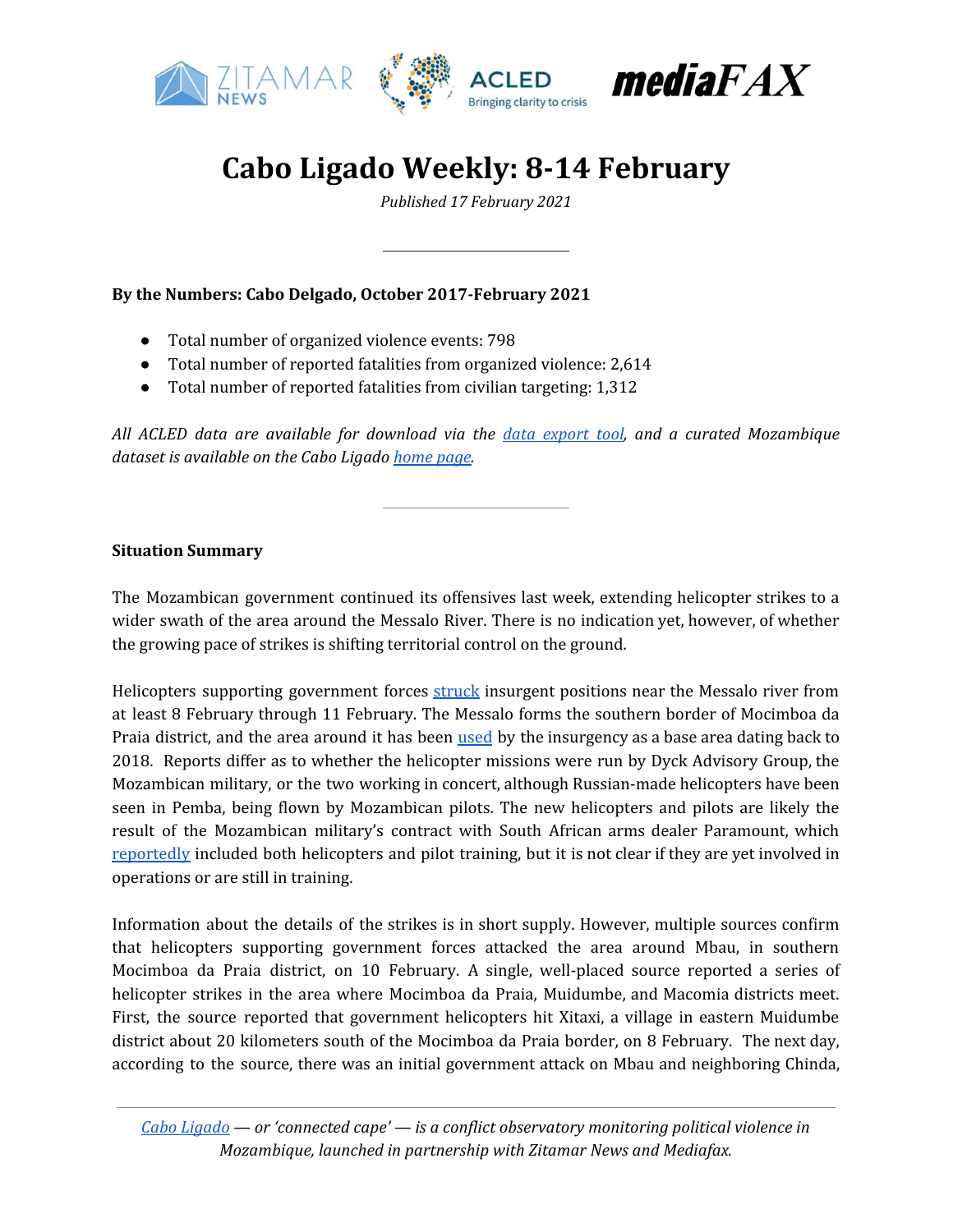along with a strike on Miangalewa just to the south in Muidumbe district. Finally, the source reported that on 11 February there were helicopter strikes along the Mocimboa da Praia-Muidumbe border between Mbau and Chitunda. No casualty estimates are available for any of these attacks.

Reports also came through last week of an earlier insurgent attack. On 7 February, insurgents kidnapped two women near Lago Chai, a lake in northern Macomia district. The insurgents assaulted the victims and then let them go.

It is not common insurgent practice to let everyone in a group of abducted civilians go free, but supply problems may be preventing them from taking on new prisoners or even keeping their existing prisoners in captivity. Five girls who had been imprisoned by the group for nearly three years after insurgents captured them near the start of the conflict were set [free](https://zitamar.com/five-girls-arrive-in-macomia-after-being-freed-by-starving-insurgents/) about two weeks ago. Last week, they arrived in Macomia town, saying that insurgents were offering to release hostages in an attempt to stretch their limited supplies further. The girls reported having to cook and transport food for insurgent fighters during their time in captivity. They were held in bases near the Messalo River, where insurgents covered their roofs with leaves and grass to avoid detection by government helicopters. The insurgent leaders, according to the girls, were Mozambicans, including some from Macomia district.

### **Incident Focus: Bishop Lisboa**

One of the most steadfast and effective advocates for Cabo Delgado civilians has [left](https://www.catholicnewsagency.com/news/catholic-bishop-in-mozambique-hotspot-transferred-to-brazilian-diocese-68240) Mozambique as part of an ecclesiastic reshuffle. Bishop Luiz Fernando Lisboa was, until last week, the leader of the Catholic Diocese of Pemba, which extends across Cabo Delgado. In his time there, he was vocal in his criticism of the Mozambican government's approach to the conflict and active in organizing relief for displaced civilians. His exit leaves Mozambique with fewer major institutions willing to publicly challenge the Nyusi administration -- unless the new temporary Bishop of Pemba, António Juliasse Sandramo, can fill Lisboa's shoes.

The Catholic Church in Cabo Delgado, under Lisboa's direction, has been involved in the humanitarian response to the Cabo Delgado conflict since the first displaced civilians reached Pemba. The Church [found](https://cipmoz.org/wp-content/uploads/2020/10/The-number-of-internally-1.pdf) housing for the displaced and kept records of who was living where so that the government and aid agencies would be able to reach them as well. Caritas, a major Catholic aid agency, has been heavily involved in distributing aid in Cabo Delgado. Church institutions also remained active in the conflict zone for far longer than most other non-governmental organizations, often [running](https://www.dw.com/pt-002/terrorismo-em-cabo-delgado-parte-dos-jornalistas-refugiados-nas-matas-em-seguran%C3%A7a/a-55596944) major security risks to do so.

At the same time, Lisboa was outspoken in *[criticizing](https://www.americamagazine.org/politics-society/2020/08/25/bishop-mozambique-target-campaign-criticizing-government)* the Mozambican government's "lack of transparency" about both the origins of the conflict and the government's response to it. While the government has repeatedly suggested that the Cabo Delgado insurgency is the result of foreign influence, Lisboa characterized the conflict as the result of local grievances and even [organized](http://www.open.ac.uk/technology/mozambique/sites/www.open.ac.uk.technology.mozambique/files/files/Mozambique_523-15Feb2021_ruby-houses_Bishop%20removed_Brazil-deal.pdf) a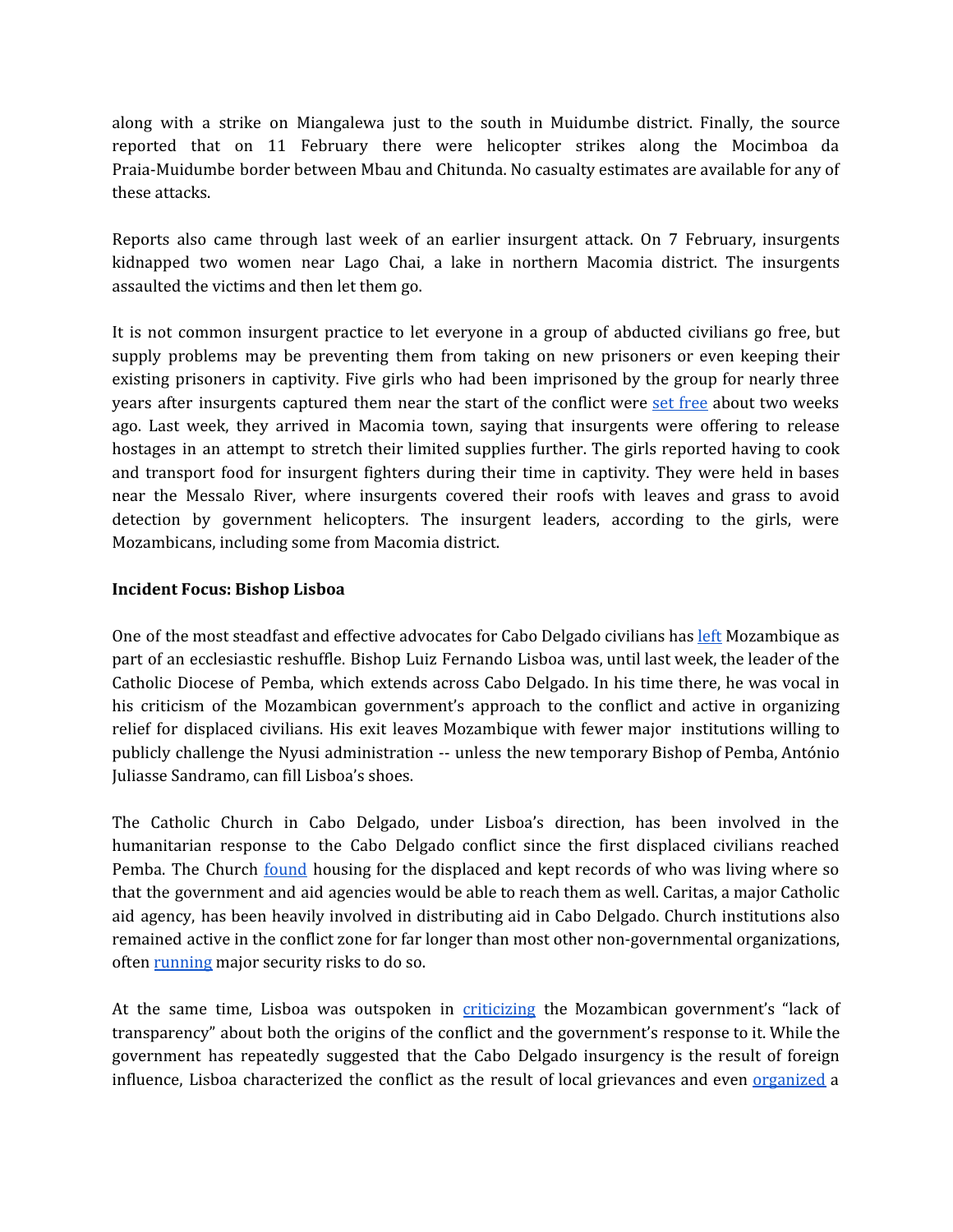statement by the Episcopal Conference of Mozambique -- an organization of Catholic bishops in the country -- declaring that the insurgency is homegrown.

There have been different interpretations of the Vatican's choice to send Lisboa to his native Brazil, where he has been named Bishop of Cachoeiro de Itapemirim. The new role is ostensibly a promotion, as he was also named an Archbishop. However, going from rural Mozambique to rural Brazil is, as befits his title, more of a diagonal move in the Church hierarchy. What's more, Lisboa himself made clear in an [interview](https://clubofmozambique.com/news/bishop-luiz-lisboa-admits-that-leaving-mozambique-may-be-related-to-threats-radio-renascenca-184341/) that he had no desire to leave Cabo Delgado. That has led to speculation that he was removed to protect him from growing threats from the Nyusi administration and its allies. The pressure grew so heavy that the Pope [called](https://www.americamagazine.org/politics-society/2020/08/25/bishop-mozambique-target-campaign-criticizing-government) Lisboa to express his support last August -- a reminder of how displeased the Church would be if anything were to happen to Lisboa. Since then, however, public attacks on Lisboa have slowed, leading some to see Lisboa's removal as more of a *[favor](http://www.open.ac.uk/technology/mozambique/sites/www.open.ac.uk.technology.mozambique/files/files/Mozambique_523-15Feb2021_ruby-houses_Bishop%20removed_Brazil-deal.pdf)* to Nyusi than a condemnation of him. Evidence of the Church's approach to dealing with the Mozambican government will come from the statements of Bishop Sandramo and whoever replaces him as the long-term bishop of Pemba.

### **Government Response**

No hard evidence of casualties from the recent government airstrikes in Cabo Delgado has been presented, but the pro-government website Noticias de Defesa [claimed](https://cartamz.com/index.php/politica/item/7214-terrorismo-em-cabo-delgado-fds-intensificam-bombardeamentos-nas-proximidades-do-rio-messalo) that the helicopter operations killed six insurgent leaders, including a Tanzanian and two "Arabs." Photos linked in the post purporting to be of the dead insurgent leaders are actually operations photos from last December.

However well the government's efforts are proceeding from the air, they are undoubtedly moving slower on the ground. In addition to the rainy season that has made many roads difficult to travel, the government is now having trouble conscripting people with local knowledge for the military. State newspaper Notícias reported last week that only 6,294 young people from Cabo Delgado have been conscripted into the military in the current conscription period, which runs from the beginning of January to the end of February. The military's target was to sign up 14,952 new soldiers from the province. The official in charge of the conscription drive blamed displacement and lax registration of displaced young people for the government's inability to meet its goals.

Another reason young people might be reticent to join the military are ongoing rumors of corruption in the ranks. Those rumors grew last week, as the new newspaper Evidências accused both the military and the police of overpaying for food for security forces charged with protecting liquified natural gas (LNG) infrastructure in Cabo Delgado. The story is thinly-sourced with no clear paper trail, which suggests that it may be more of a political smear against former interior minister and potential future presidential candidate Jaime Monteiro than a real scandal. However, the fact that Monteiro's opponents would choose a story like this as an attack speaks to the popular perception of corruption levels in the security services.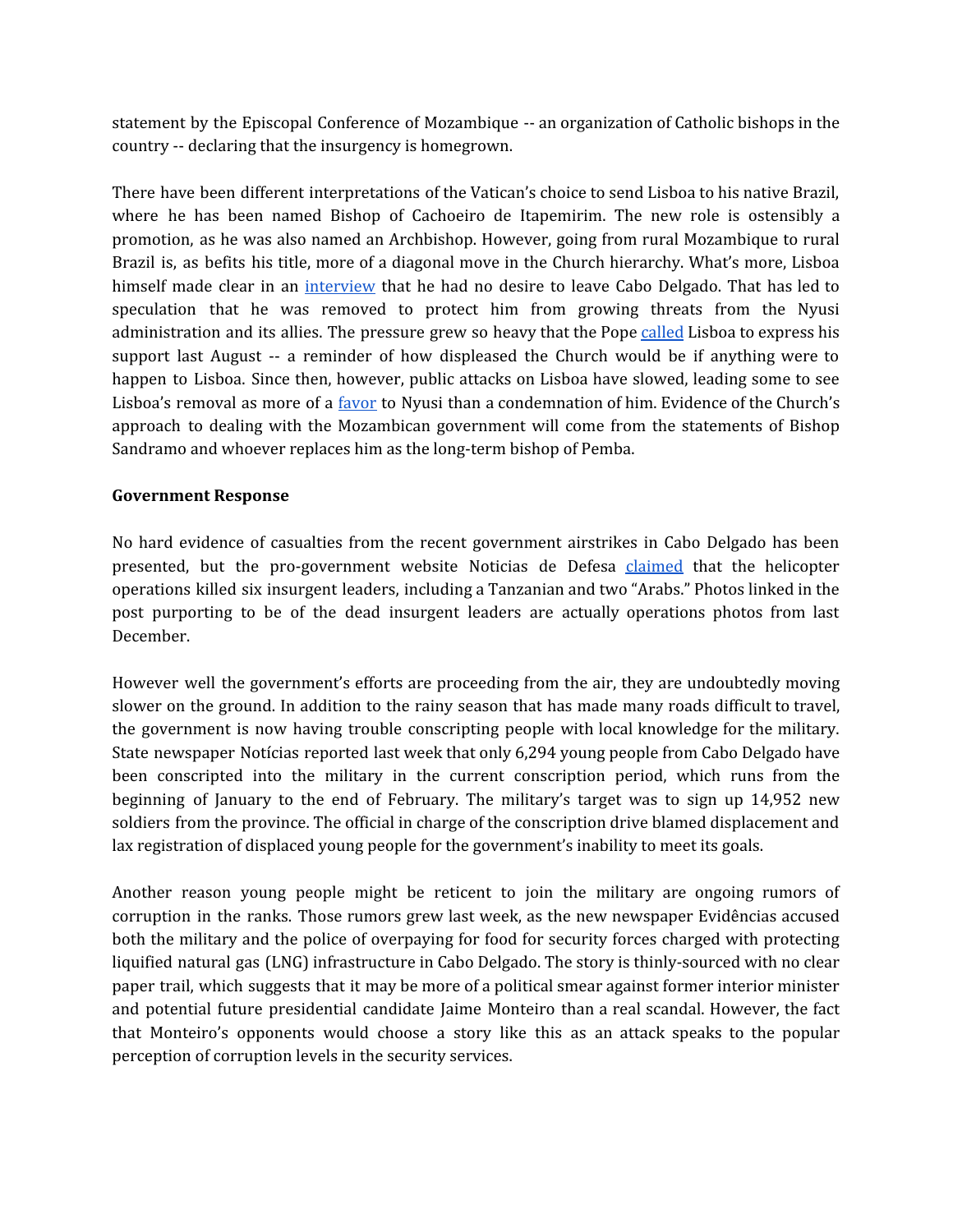However they are being fed, the Joint Task Force that provides security for Total's LNG projects must now secure a 25 kilometer radius around Total's construction site, per the terms of the latest security [agreement](https://www.rfi.fr/en/africa/20210211-jihadist-attacks-in-northern-mozambique-dwindling-says-military) between the French energy major and the Mozambican government. The agreement was [concluded](https://acleddata.com/2021/01/26/cabo-ligado-weekly-18-24-january-2021/) in late January, but Total CEO Patrick Pouyanne revealed the security cordon requirement last week. Pouyanne also said that there are currently about 1,000 workers at the site, but that there should be ten times as many in order for work on the project to be completed on time.

The United Nations Office on Drugs and Crime (UNODC) [announced](https://clubofmozambique.com/news/mozambique-un-chooses-maputo-for-maritime-security-office-with-south-africa-tanzania-183813/) last week that it is setting up a maritime security office in Maputo for the purpose of coordinating efforts between Mozambique, South Africa, and Tanzania to increase security and reduce drug trafficking in the Mozambique Channel. The project already has a dedicated budget drawn from a range of funders including Japan, the US, the UK, France, Germany, and the European Union, indicating Western donors' eagerness to fund security investments in Mozambique. UNODC country chief César Guedes has claimed that added anti-drug enforcement will improve conditions in the Cabo Delgado conflict, but, as discussed in the January Cabo Ligado [monthly report,](https://t.co/9ZEKG2GrRw?amp=1) there is little evidence to back that claim up.

An international intervention more directly focused on the conflict is Portugal's commitment to training Mozambican military members in counterterrorism operations. Portuguese Defense Minister João Cravinho [told](https://www.dw.com/pt-002/cabo-delgado-portugal-diz-que-forma%C3%A7%C3%A3o-de-militares-poder%C3%A1-come%C3%A7ar-em-abril/a-56512717) reporters that the training mission could be stood up as early as April. Cravinho later [clarified](https://www.dw.com/pt-002/portugal-enviar%C3%A1-para-mo%C3%A7ambique-cerca-de-60-formadores-de-for%C3%A7as-especiais/a-56597633) that the trainers would be about 60 Portuguese special forces personnel, and that they will not be conducting their training in Cabo Delgado.

South Africa is also directly involved in "assisting" the Mozambican government in the conflict in Cabo Delgado, [according](https://www.dailymaverick.co.za/article/2021-02-12-south-africa-is-assisting-mozambique-in-fight-against-insurgents-says-naledi-pandor/) to South African Foreign Minister Naledi Pandor. She offered no details about the form or extent of the assistance, but emphasized that her government had been working with Portugal to help plan an assistance package from the Southern African Development Community (SADC). Pandor once again expressed her impatience with Maputo's lack of cooperation in developing such a package, saying, "It's a puzzle for us -- why they don't actually tell us what it is they need." Pandor's government will get a chance to ask again in person in May or June, when the SADC summit on the Cabo Delgado insurgency that had originally been planned for January takes place. The Mozambican Foreign Affairs Ministry [announced](https://www.lusa.pt/article/FjBf_L0UBj1H_V1YUt4fmzMSZM5iuSI1/mo%C3%A7ambique-ataques-cimeira-extraordin%C3%A1ria-da-sadc-adiada-para-maio-ou-junho) the proposed new dates last week.

*Note: There is often a lack of consensus over the spellings of place names in Mozambique. We endeavor to be consistent within Cabo Ligado publications, but be aware that alternative spellings exist and may appear in other publications.*